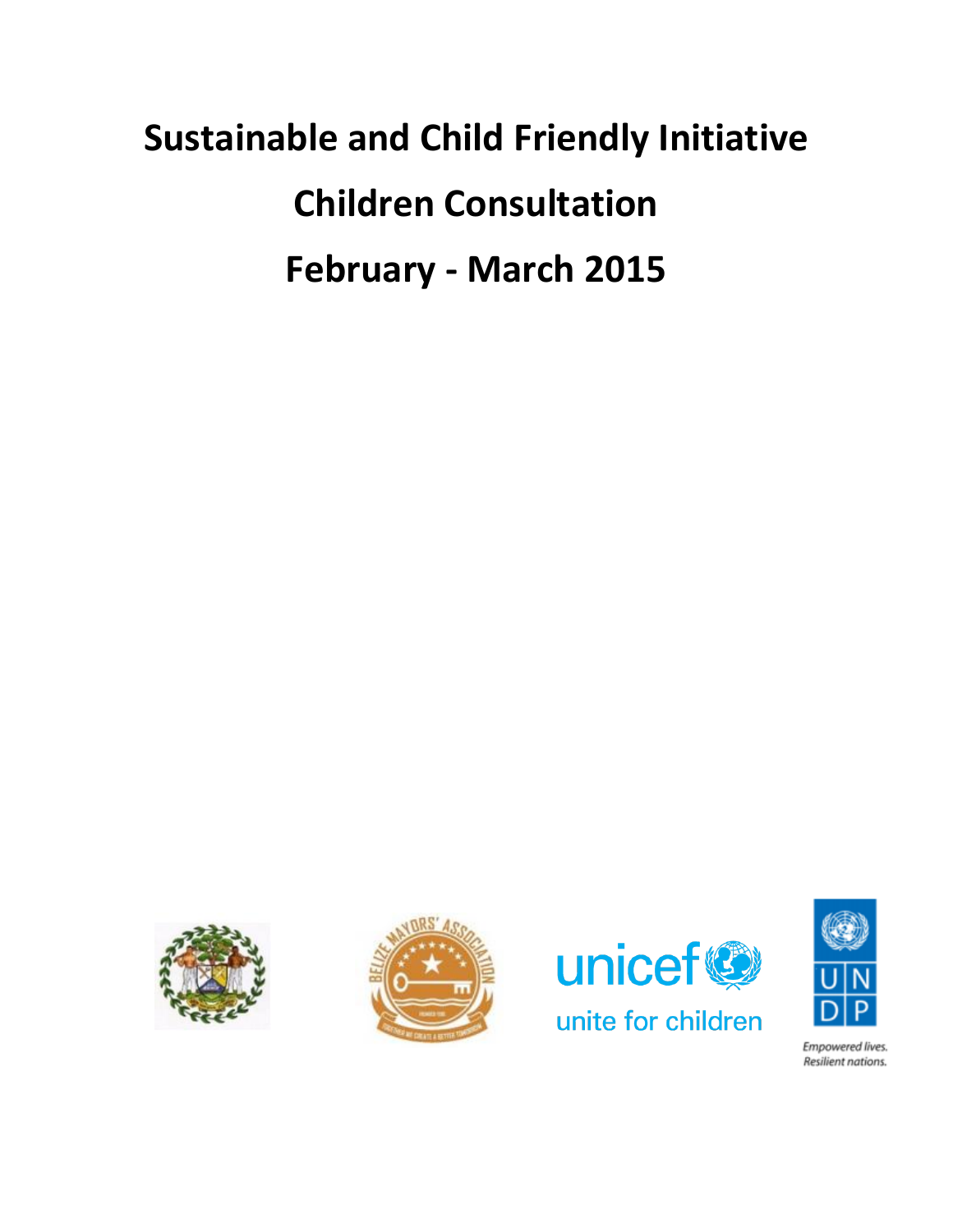### **Focus Group Discussions with Children: gender perspectives**

This exercise aimed to explore the level of gender perception and stereotyping and was undertaken by forming in each municipality two groups of each 10 persons; one all-female and one all-male.

Each member of the group was asked to indicate for each of the provided 13 general activities whether it was to be undertaken more by men or by women.

Scores were obtained from a total of 12 groups. To enable further analysis, the scores with relation to the gender roles were converted to quotients, by dividing the male score by the female score. The following quotient categories were created to determine whether the scores depicted a bias toward a male or a female stereotyped role or gender neural (score 1):

| > 3           | Strongly biased toward traditional male role   |  |  |
|---------------|------------------------------------------------|--|--|
| $1.68 - 2.99$ | Biased toward traditional male role            |  |  |
| $0.61 - 1.67$ | Towards gender equality                        |  |  |
| $0.33 - 0.60$ | Biased toward traditional female role          |  |  |
| < 0.33        | Strongly biased toward traditional female role |  |  |

The averaging of all scores for all thirteen given activities/ chores provided the following result:

| apic 11. Jeonej ion Genaen noie i enceptions and plas |             |             |  |  |
|-------------------------------------------------------|-------------|-------------|--|--|
|                                                       | Girls       | <b>Boys</b> |  |  |
| Role of                                               | Group       | Group       |  |  |
|                                                       | Quotient    | Quotient    |  |  |
|                                                       | Male/Female | Male/Female |  |  |
| Feeding the animals                                   | 1.74        | 1.61        |  |  |
| Cleaning                                              | 0.60        | 0.49        |  |  |
| Caring for children                                   | 0.92        | 0.85        |  |  |
| Carrying water                                        | 6.93        | 5.56        |  |  |
| Getting university degree                             | 1.00        | 1.00        |  |  |
| Financial management                                  | 0.96        | 1.07        |  |  |
| Road repairing                                        | 8.70        | 8.33        |  |  |
| Teaching                                              | 0.94        | 0.84        |  |  |
| Working outside the city                              | 1.50        | 1.87        |  |  |
| Let children go to school                             | 0.90        | 0.99        |  |  |
| Sewing                                                | 0.49        | 0.34        |  |  |
| Playing sports                                        | 1.20        | 1.59        |  |  |
| Fishing                                               | 2.50        | 3.04        |  |  |
| Average                                               | 2.18        | 2.12        |  |  |

### **Table 11: Scores for Gender Role Perceptions and Bias**

#### **Focus Group Discussion with Children with disabilities: findings**

The focus group discussion with children with disabilities attempted as much as possible to follow a pattern and format, similar to the group work in the nine municipalities. However due to the limited time available for the group work, the group only completed the first segment (importance and needs unmet of the 6 domains) and some parts of identifying issues. The results are the following: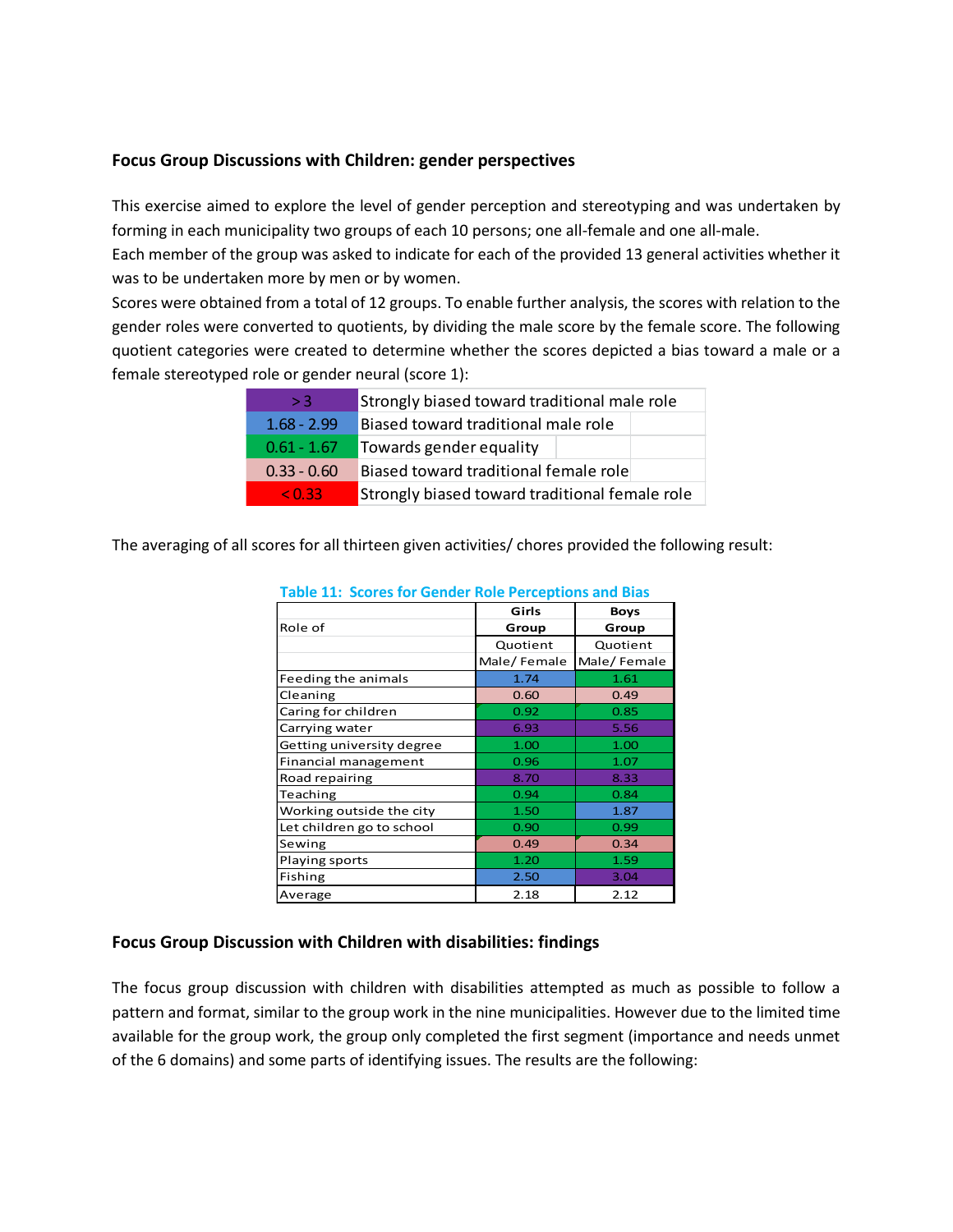| Table 12: Scores for Issues: Children with Disabili |                         |              |  |  |  |  |
|-----------------------------------------------------|-------------------------|--------------|--|--|--|--|
| <b>Children w Disabilities</b>                      |                         |              |  |  |  |  |
|                                                     | Group size: 10 children |              |  |  |  |  |
|                                                     | Importance              | <b>Needs</b> |  |  |  |  |
|                                                     |                         |              |  |  |  |  |
| Education                                           | 30                      | 20           |  |  |  |  |
| <b>Nutrition</b>                                    | 30                      | $\Omega$     |  |  |  |  |
| <b>WASH</b>                                         | 20                      | $\Omega$     |  |  |  |  |
| <b>HIV/AIDS</b>                                     | 10                      | $\Omega$     |  |  |  |  |
| Protection                                          | 10                      | 30           |  |  |  |  |
| Social Inclusion                                    | $\Omega$                | 50           |  |  |  |  |
|                                                     | 100                     | 100          |  |  |  |  |
|                                                     |                         |              |  |  |  |  |

## **Table 12: Scores for Issues: Children with Disabilities**

The children provided the following specific issues, without assigning a specific weight to each issue:

| <b>Education</b>                                        |  |  |  |
|---------------------------------------------------------|--|--|--|
| Doctor needed at school                                 |  |  |  |
| <b>Financial Assistance</b>                             |  |  |  |
| Teachers are boring; and there not enough teachers      |  |  |  |
| More science at school; better explain Math, Language   |  |  |  |
| Arts, Social Studies & HFLE so we can better understand |  |  |  |
| Inclusion in Music Group, P.E. and after-school clubs   |  |  |  |
| <b>Nutrition</b>                                        |  |  |  |
| Food is available but unaffordable                      |  |  |  |
| <b>Protection</b>                                       |  |  |  |
| <b>Protection from bullying</b>                         |  |  |  |
| From being kidnapped or killed on street                |  |  |  |
| Need for more police on street                          |  |  |  |
| From teasing                                            |  |  |  |
| <b>Social Inclusion</b>                                 |  |  |  |
| Not invited to play                                     |  |  |  |
| To be allowed to participate in PE and Music activities |  |  |  |
| To be able to participate in community activities, e.g. |  |  |  |
| Xmas Parade, Parties, Dances                            |  |  |  |

Most interestingly, the group did not find social inclusion an important issue in their life, but gave the highest ranking to the social inclusion needs being unmet and was descriptive in the social exclusion issues they experience daily. The latter is in line with the main thrust of the information of the Situation Analysis of Children with Disabilities, which speaks to the social exclusion of children with disabilities from services and social activities. The apparent discrepancy may point at the likelihood that the tasks were not properly explained and/or fully understood.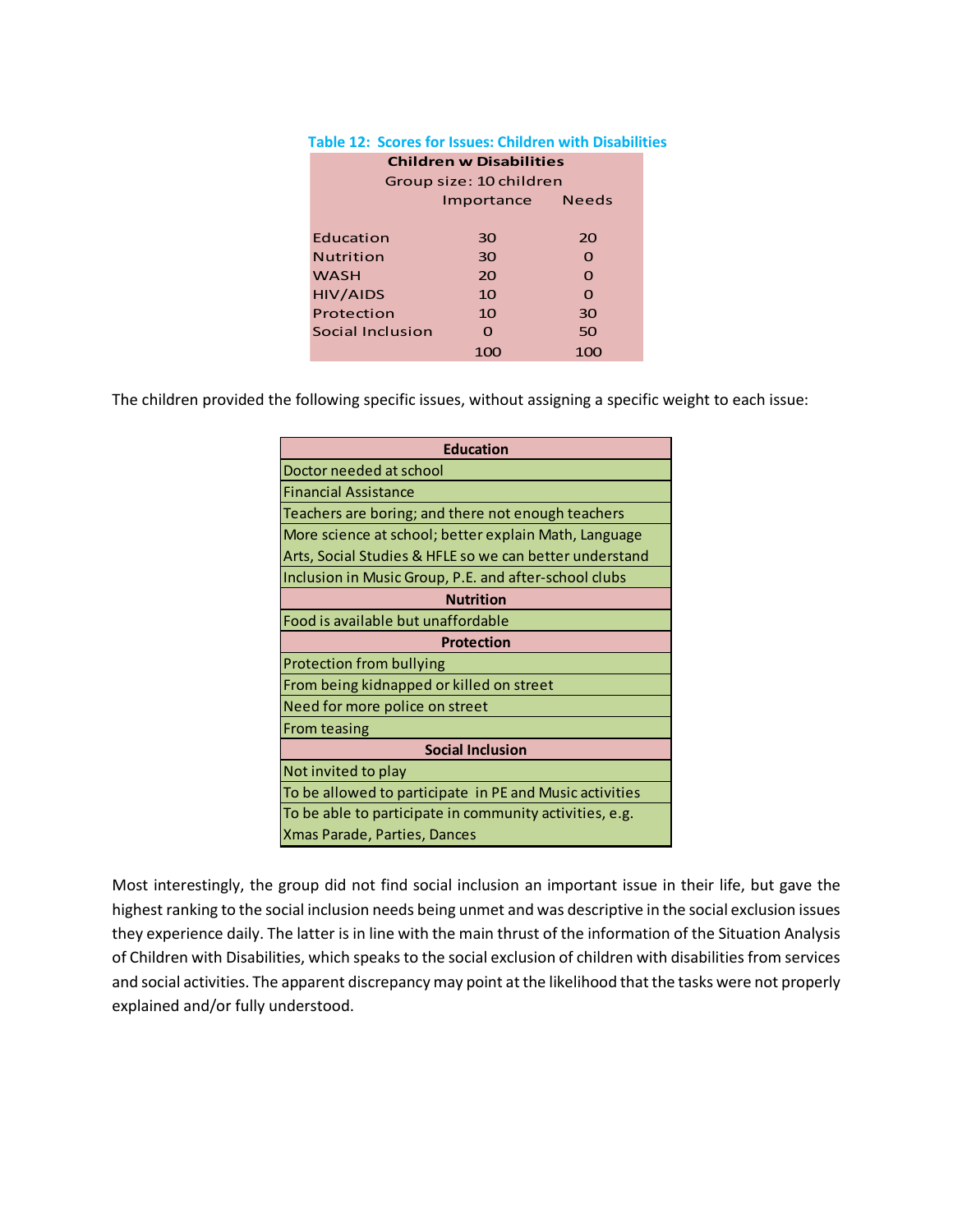#### **Focus Group Discussions: general indications**

- a. Apart from specific issues related to the difference in their physical abilities, there appear to be only minor differences between the group of children with disabilities and the groups in the nine municipalities in respect of ranking the importance and unmet needs of key aspects in their life. The children with disabilities assign a similar level of importance to education, but also believe that eating healthy food is important.
- b. Except for Nutrition (which is predominantly determined by bottlenecks in the group of social and cultural practices and beliefs), most of the bottleneck issues are in the supply side and, within that, mostly in the access to adequately staffed services, facilities and information. In addition, in all groups, children are aware of the negative characteristics and impact of income-based poverty.
- c. Using the social ecology framework, the conclusion can be drawn that the children who participated believe that in general, there is a shared responsibility between the family (children & parents) and government (local and central) in addressing key bottlenecks in areas of concern to them. The teachers, representing the school as institution, are assigned a lower level of responsibility.

| Level of responsibility    | Me &    |        |            |
|----------------------------|---------|--------|------------|
| for removal of bottlenecks | Parents | School | Government |
| Education                  | 28      | 24     | 48         |
| Nutrition                  | 59      | 6      | 35         |
| <b>WASH</b>                | 32      | 6      | 62         |
| <b>HIV/AIDS</b>            | 48      | 10     | 42         |
| Protection                 | 23      |        | 70         |
| Social Inlcusion           | 49      | 17     | 34         |
| Average                    | 39.8    | 11.7   | 48.5       |

**Table 13: Scores for level of responsibility for problem solving** 

*Note: the level of responsibility is expressed in percentages. E.g. in relation to removing bottlenecks in education, in 48% of the issues the responsibility for actin lies with the government; etc.*

d. Below are specific bottlenecks, which were mentioned by children in the groups, and which provide additional illustrations of children's perceptions and concerns: